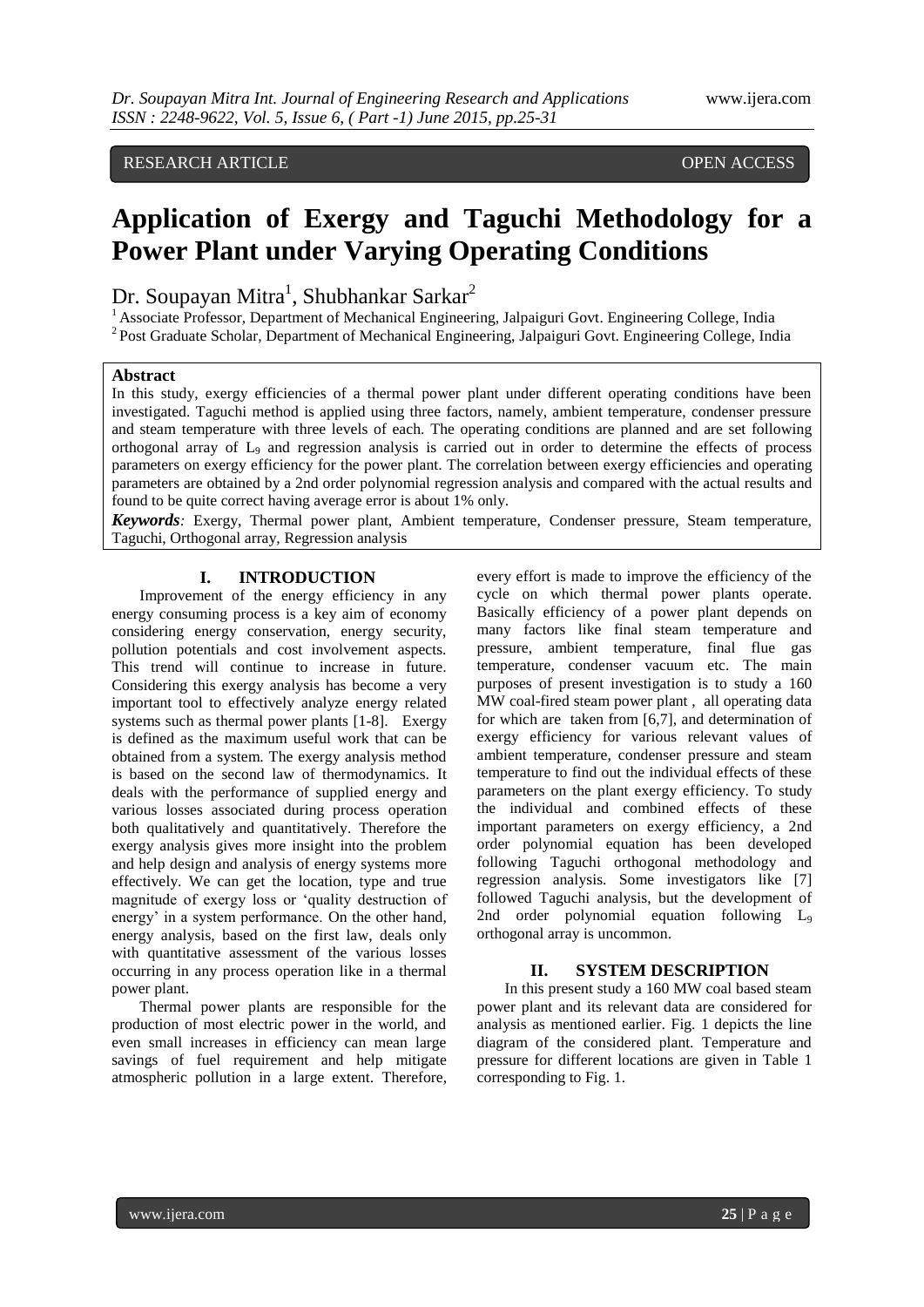

**Fig. 1: Schematic diagram of power plant**

The plant uses coal with an average calories of  $\sim$ 13 000 kJ kg<sup>-1</sup> as fuel. The main components of the system are boiler, high pressure turbine (HPT), intermediate pressure turbine (IPT), low pressure turbine (LPT), three low pressure feed water heaters (LPH), two high pressure feed water heaters (HPH), condenser, pumps and a dearator. The energy released by combustion of coal is transferred to the water in the boiler. Normal steam temperature of the plant is  $538^{\circ}$ C and pressure is 13.7 MPa, The total mass flow rate of the steam is  $477,003$  kg h<sup>-1</sup> at the inlet of the HPT. The mass flow rate of coal to boiler is 3000 ton/day. The volumetric flow rate of air to boiler and the combustion products from boiler are 400 000  $\text{m}^3 \text{ h}^{-1}$  and 600 000  $\text{m}^3 \text{ h}^{-1}$  respectively. The power plant is described in more detail in [6, 7] and not described here. The important process data for the unit is summarized in Table 1.

### **III. ENERGY AND EXERGY ANALYSIS**

In this present investigation Energy and Exergy analyses are carried out first. Exergy is a combined property and depends both on the state of the system and the environment. A system that is in complete equilibrium with its surroundings has zero exergy and is said to be at the dead state. The temperature and pressure of the environment i.e. at the dead state are denoted by  $T_0$  and  $P_0$ . In this study, normal dead (reference) state values used for  $T_0$  and  $P_0$  are

www.ijera.com **26** | P a g e

considered as 298.15 K and 101.325 kPa respectively.

General balance equations for a control volume at steady state process are given below: The mass balance equation

$$
\sum \dot{m}_{in} = \sum \dot{m}_{out} \tag{1}
$$

where  $\dot{m}$  is the mass flow rate. The energy balance equation

$$
\sum_{in} \vec{E}_{in} + \dot{Q} = \sum_{out} \vec{E}_{out} + \dot{W}
$$
 (2)

The entropy balance equation

$$
\sum_{in} \dot{S} + \sum_{in} \frac{\dot{Q}}{T} + \dot{S}_{gen} = \sum_{out} \dot{S} + \sum_{out} \frac{\dot{Q}}{T}
$$
(3)

 $\frac{in}{in}$   $\frac{in}{in}$   $\frac{out}{out}$   $\frac{out}{out}$   $\frac{out}{out}$   $\frac{out}{out}$   $\frac{out}{out}$   $\frac{out}{out}$   $\frac{out}{out}$   $\frac{out}{out}$   $\frac{out}{out}$   $\frac{out}{out}$   $\frac{out}{out}$   $\frac{out}{out}$   $\frac{out}{out}$   $\frac{out}{out}$   $\frac{out}{out}$   $\frac{out}{out}$   $\frac{out}{out}$   $\frac{out}{out}$   $\frac{out}{out}$   $\frac{out}{out}$  a general form can be defined by

$$
\sum_{in} \vec{E}x_{in} + \sum \vec{E}x_{Q} = \sum_{out} \vec{E}x_{out} + \vec{W} + \vec{E}x_{d}
$$
 (4)

where  $\vec{Ex}_{Q}$  and  $\vec{Ex}_{d}$  are exergy transfer with  $\dot{Q}$  and exergy destruction (irreversibility  $\dot{I} = \dot{E} x_d =$ 

 $T_0 \dot{S}_{gen}$ ) respectively.

The exergy by heat  
\n
$$
\vec{Ex}_Q = \sum (1 - \frac{T_0}{T}) \vec{Q}
$$
\n(5)

where  $T_0$  is the dead (reference) state temperature varying between  $5^0C$  and  $30^0C$ , and  $\dot{Q}$  is the output heat transfer rate in the system. The potential and kinetic energies in the system are neglected in our calculations.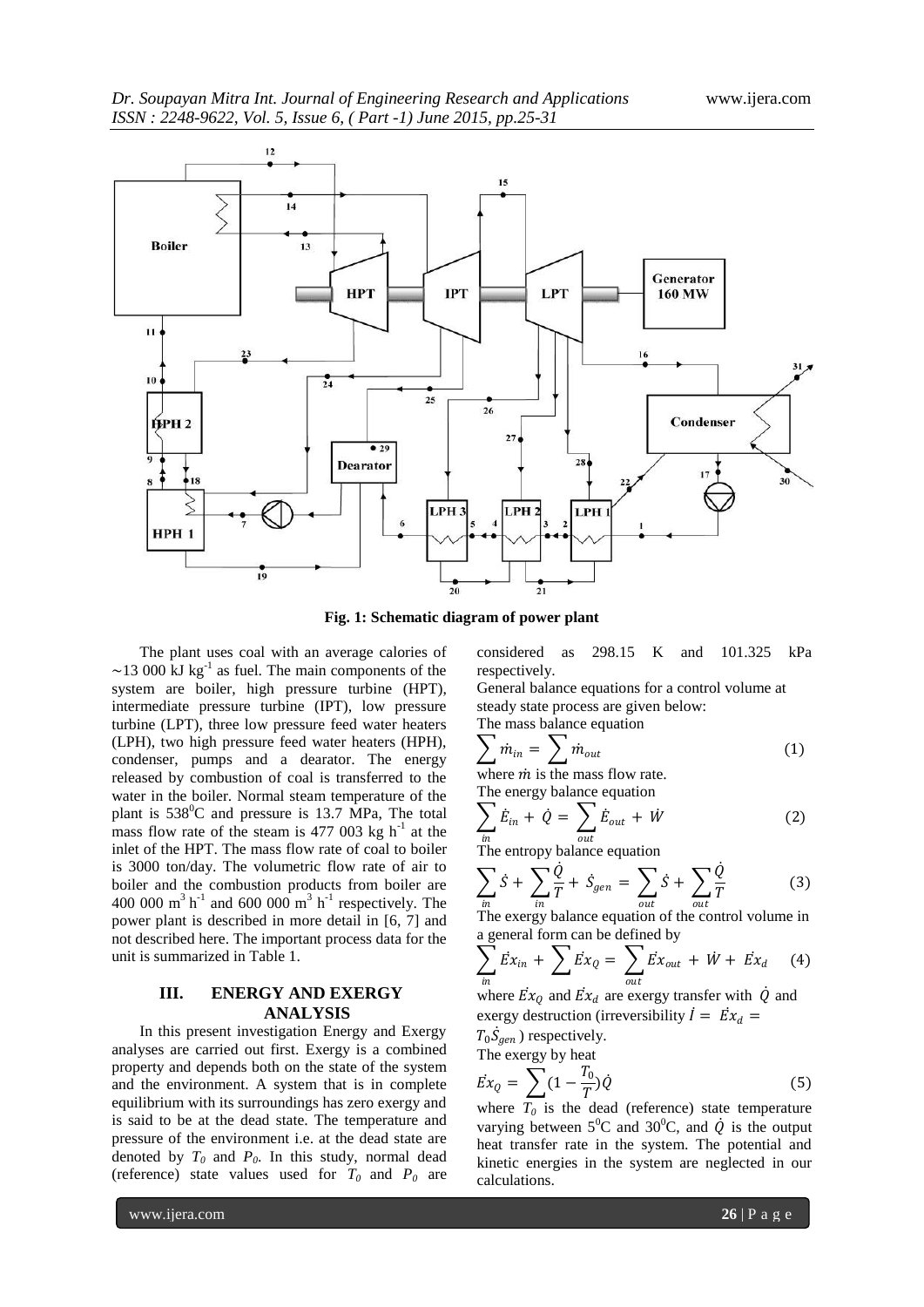Total exergy flow rate  $\vec{Ex}$  in the exergy balance equation of the control volume is written as

$$
\vec{Ex} = \dot{m}(ex)
$$
\nThe energy flow rate equation is given by\n
$$
\tag{6}
$$

$$
\dot{E} = \dot{m} \times \dot{h} \tag{7}
$$

where  $ex$  is the specific exergy. The specific exergy is given by

$$
ex = (h - h_0) - T_0(s - s_0)
$$
 (8)  
where h and s present the specific enthalpy and

where h and s present the specific enthalpy and entropy respectively.

The thermal efficiency (energy efficiency) of the power plants can be calculated as follows

$$
\eta_l = \frac{W_{net}}{\dot{E}_{fuel}}\tag{9}
$$

where  $\dot{W}_{net}$  and  $\dot{E}_{fuel}$  are the net work output and exergy input rate  $(LHV\dot{m}_{fuel})$  from and to the power plant respectively.

The exergy efficiency of the power plants can be computed as

$$
\eta_{II} = \frac{\dot{W}_{net}}{E x_{fuel}} \tag{10}
$$

The exergy input rate can be described by

is given as 1.06 [1,8].

 $\dot{Ex}_{fuel} = LHV\dot{m}_{fuel}\dot{\varepsilon}_{fuel}$  (11) where  $\dot{m}_{fuel}$  is the mass rate of fuel consumption, and  $\dot{\varepsilon}_{fuel}$  is the exergy factor based on the LHV.  $\dot{\varepsilon}_{fuel}$ 

#### **IV. RESULT OF ENERGY AND EXERGY ANALYSIS**

In this study, the energy and exergy analysis of the coal fired steam power plant, whose schematic diagram is given in Fig. 1, is performed. Table 1 shows thermodynamic properties of the cycle at different nodes given in Fig. 1. The energy and exergy analysis of different components can be obtained using these data. Enthalpy and entropy values are taken from [9]. The  $T_0$  and  $P_0$  values for the reference environment considered in the analysis are taken as  $25^{\circ}$ C and 101.325 kPa respectively. The energy and exergy flow rates and specific exergy values for different nodes are also given side-by-side of the property values in Table 1.

Table 1: Energy and exergy analysis of power plant when  $T_0 = 298.15$  K and  $P_0 = 101.325$  kPa

| Point                    | Temperat |        | Pressure Mass flow rate | Enthalpy         | Entropy                   | Specific exergy  | Energy flow       | Exergy flow        |
|--------------------------|----------|--------|-------------------------|------------------|---------------------------|------------------|-------------------|--------------------|
|                          | ure T/C  | P/MPa  | $m/ton h^{-1}$          | $h/kJ$ $kg^{-1}$ | s/kJ kg $^{-1}$ K $^{-1}$ | $ex/ kJ kg^{-1}$ | rate $\dot{E}/kW$ | rate $\vec{Ex}/kW$ |
| 1                        | 41.6     | 1.4    | 395.099                 | 174.250          | 0.594                     | 1.799            | 19123.89          | 197.46             |
| $\overline{2}$           | 72.3     | 1.4    | 395.099                 | 302.600          | 0.983                     | 14.169           | 33210.27          | 1555.03            |
| 3                        | 72.8     | 1.4    | 395.099                 | 304.700          | 0.989                     | 14.480           | 33440.74          | 1589.18            |
| $\overline{\mathcal{L}}$ | 100.1    | 1.4    | 395.099                 | 419.460          | 1.308                     | 34.130           | 46035.62          | 3745.77            |
| 5                        | 100.1    | 1.4    | 395.099                 | 419.460          | 1.308                     | 34.130           | 46035.62          | 3745.77            |
| 6                        | 134.5    | 1.4    | 395.099                 | 565.240          | 1.682                     | 68.402           | 62034.93          | 7507.10            |
| $\overline{7}$           | 167      | 18.300 | 477.003                 | 710.100          | 1.992                     | 120.835          | 94088.84          | 16010.81           |
| 8                        | 194      | 18.300 | 477.003                 | 825.510          | 2.274                     | 152.167          | 109380.76         | 20162.28           |
| 9                        | 190      | 18.300 | 477.003                 | 807.620          | 2.236                     | 145.607          | 107010.32         | 19293.04           |
| 10                       | 234      | 18.300 | 477.003                 | 1008.900         | 2.647                     | 224.347          | 133680.09         | 29726.20           |
| 11                       | 230      | 16.900 | 477.003                 | 990.200          | 2.610                     | 216.679          | 131202.33         | 28710.12           |
| 12                       | 538      | 13.720 | 477.003                 | 3428.430         | 6.535                     | 1484.670         | 454269.83         | 196720.02          |
| 13                       | 363      | 3.870  | 433.246                 | 3128.230         | 6.652                     | 1149.586         | 376470.32         | 138348.27          |
| 14                       | 538      | 3.700  | 433.246                 | 3535.350         | 7.236                     | 1382.587         | 425465.62         | 166388.96          |
| 15                       | 306      | 0.720  | 395.099                 | 3071.110         | 7.310                     | 896.284          | 337053.47         | 98366.90           |
| 16                       | 41.6     | 0.06   | 335.023                 | 2373.200         | 7.707                     | 80.008           | 220854.61         | 7445.73            |
| 17                       | 39       | 0.039  | 395.099                 | 163.380          | 0.559                     | 1.364            | 17930.91          | 149.75             |
| 18                       | 208      | 4.707  | 43.757                  | 890.400          | 2.410                     | 176.509          | 10822.56          | 2145.42            |
| 19                       | 172.3    | 1.863  | 62.727                  | 729.320          | 2.065                     | 118.291          | 12707.79          | 2061.12            |
| 20                       | 105.1    | 0.343  | 23.336                  | 440.560          | 1.364                     | 38.534           | 2855.81           | 249.78             |
| 21                       | 77.8     | 0.149  | 41.122                  | 325.650          | 1.049                     | 17.541           | 3719.83           | 200.37             |
| 22                       | 45       | 0.06   | 60.076                  | 188.450          | 0.634                     | 4.073            | 3144.81           | 67.97              |
| 23                       | 380      | 4.707  | 43.757                  | 3150.390         | 6.601                     | 1186.952         | 38292.12          | 14427.07           |
| 24                       | 440      | 1.863  | 18.970                  | 3337.550         | 7.284                     | 1170.476         | 17587.03          | 6167.76            |
| 25                       | 310      | 0.640  | 19.174                  | 3081.440         | 7.379                     | 886.042          | 16412.09          | 4719.16            |
| 26                       | 245      | 0.343  | 23.336                  | 2955.860         | 7.437                     | 733.169          | 19160.54          | 4817.39            |
| 27                       | 155      | 0.149  | 17.786                  | 2782.700         | 7.472                     | 559.574          | 13748.08          | 2764.60            |
| 28                       | 100      | 0.039  | 18.954                  | 2683.880         | 7.902                     | 332.549          | 14130.63          | 1750.87            |
| 29                       | 163      | 0.666  | .                       | 687.420          | 1.983                     | 100.840          | .                 | .                  |
| 30                       | 22       | 0.200  | 10000                   | 92.320           | 0.325                     | 0.072            | 256444.44         | 198.78             |
| 31                       | 34       | 0.200  | 10000                   | 142.500          | 0.492                     | 0.461            | 395833.33         | 1279.19            |

www.ijera.com **27** | P a g e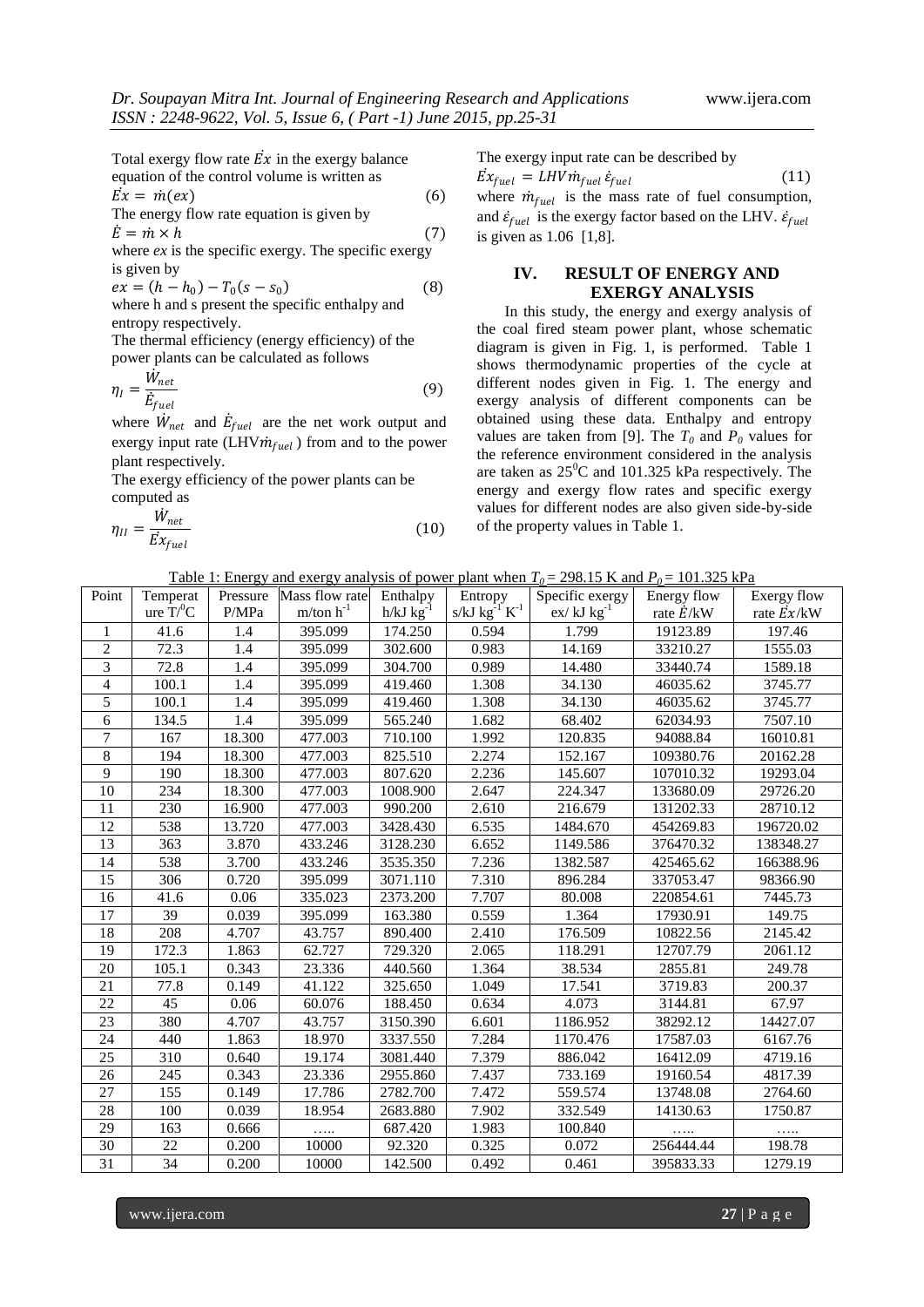#### **V. APPLICATION OF TAGUCHI METHOD**

Taguchi methods [10-12] of experimental design provide a simple, efficient and systematic approach to test the sensitivity or, relative influence of a set of response variables by a set of control factors/parameters or, independent factors by considering experiments in 'Orthogonal Array' with an aim to attain the optimum setting of the control parameters. Taguchi design method, extensively used in engineering analyses, is a powerful tool to design system parameters. In line with Taguchi method, the steps followed in this present paper are:

- 1) Identification of the 'Objective or, Response Variable' (here, in our case Exergy efficiency) for the analysis
- 2) Identification of the 'Process factors or, Control Factors' (here, in our case ambient temperature, condenser pressure and steam temperature) that may influence the 'Objective or, Response Variable'.
- 3) Determination of Control Factor's 'Levels' (i.e., nature of variations or, different values) and their possible interactions with 'Response Variable'.
- 4) Selection of appropriate orthogonal array (OA) and assign the factors at their levels to the OA
- 5) Conduct the test described in the trials of the OA.
- 6) Development of 2nd order polynomial regression equation in terms of response variable (exergy efficiency) and process or control factors.
- 7) Verification of the developed equation with actual results.

The control factors and each parameter level used in the present investigation are given as shown in Table 2. Three factors are selected as the main operation condition parameters and it is considered as ambient temperatures, condenser pressures and steam temperatures. The design layout for the operation condition parameters using  $L<sub>9</sub>$  orthogonal array is shown in Table 3.

| Table 2: Assignment of the levels to the factors |    |                                       |        |      |      |  |  |
|--------------------------------------------------|----|---------------------------------------|--------|------|------|--|--|
| Symbol                                           |    |                                       | Levels |      |      |  |  |
|                                                  |    | <b>Parameters</b>                     |        |      |      |  |  |
|                                                  |    | Ambient Temperature ( <sup>"</sup> C" |        | 20   |      |  |  |
|                                                  | ™  | Condenser Pressure (MPa)              | 0.05   | 0.10 | 0.20 |  |  |
|                                                  | αm | Steam Temperature $C^{\prime}$        |        | 540  | 560  |  |  |

| ◡         | $\alpha$                                            | $\mathsf{v}\mathsf{v}\mathsf{v}$ | $v \cdot v$ | $\mathsf{v} \cdot \mathsf{v}$ |
|-----------|-----------------------------------------------------|----------------------------------|-------------|-------------------------------|
|           | Steam Temperature ( <sup>"</sup> C                  |                                  | 540         | 560                           |
|           |                                                     |                                  |             |                               |
|           | Table 3: Control factors for $L_9$ orthogonal array |                                  |             |                               |
| Trial No. |                                                     |                                  |             |                               |
|           |                                                     |                                  |             |                               |
|           |                                                     |                                  |             |                               |
|           |                                                     |                                  |             |                               |

 $3 \hspace{1.5cm} 1 \hspace{1.5cm} 3 \hspace{1.5cm} 3$ 4 2 1 2 2  $5$  2 2 2 3 6 2 3 3 1 7 3 1 3 8 2 1 9 3 3 3 2

# **VI. REGRESSION ANALYSIS**

By means of regression analysis, the relationship between exergy efficiency and operation conditions in evaluating the performance of power plant is obtained. For regression analysis, we need to develop some models which are known as regression models. Regression models are the mathematical estimation

equations with response variable as a function of process parameters. These models are developed statistically by utilizing the information of the measured response variable and the corresponding design matrix. Considering the 'n' number of independent process parameters, a generalized regression model can be represented as

$$
y = \beta_0 + \sum_{j=1}^n \beta_j x_j + \sum_{j=1}^n \beta_{jj} (x_j)^2 + \sum_{i=1}^n \sum_{j=1}^n \beta_{ij} x_i x_j + \varepsilon
$$
\n(12)

where y is a response variable,  $x_i$  and  $x_j$  refer to independent variables,  $\beta$  refer to the regression coefficients and  $\epsilon$  is the error term.

The estimated second order response surface model is represented as

$$
y = \beta_0 + \sum_{j=1}^n \beta_j x_j + \sum_{j=1}^n \beta_{jj} (x_j)^2 + \sum_{i=1}^n \sum_{j=1}^n \beta_{ij} x_i x_j
$$
 (13)

www.ijera.com **28** | P a g e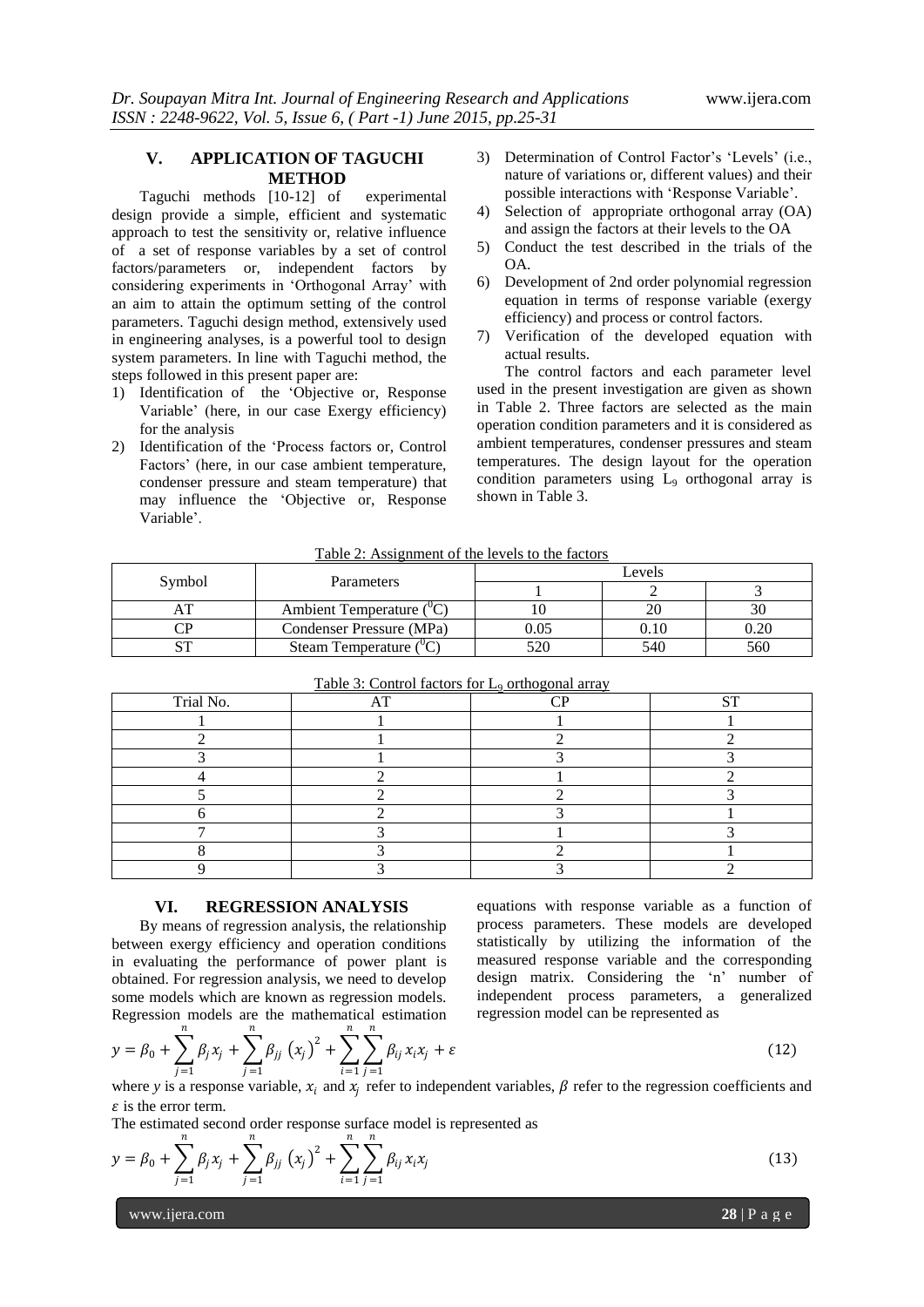Or,

 $y = \beta_0 + \beta_1 x_1 + \beta_2 x_2 + \beta_3 x_3 + \beta_{11} x_1^2 + \beta_{22} x_2^2 + \beta_{33} x_3^2 + \beta_{12} x_1 x_2 + \beta_{13} x_1 x_3 + \beta_{23} x_2 x_3$  (14) Replacing by the real problem variables in the above equation, the final regression equation becomes  $\eta_{II} = \beta_0 + \beta_1 (AT) + \beta_2 (CP) + \beta_3 (ST) + \beta_{11} (AT) \times (AT) + \beta_{22} (CP) \times (CP) + \beta_{33} (ST) \times (ST) + \beta_{12} (AT)$  $\times$  (CP) +  $\beta_{13}(AT) \times (ST) + \beta_{23}(CP) \times (ST)$  (15)

In this problem there are 3 independent variables and each variable has 3 levels and hence from the Taguchi Orthogonal Array  $(OA)$  table  $L_9$   $OA$  is best selected.

Experiments have been carried out using Taguchi's L9 Orthogonal array experimental design which consists of 9 combinations of Ambient Temperature (AT), Condenser Pressure (CP) and Steam Temperature (ST). It considers three process parameters to be varied at three discrete levels. The experimental design has been shown in above table. Using the values of three variables in the polynomial regression equation (15) we get the following equations according to the Taguchi L<sub>9</sub> orthogonal array table.

 $\eta_{II} = \beta_0 + 10\beta_1 + 0.05\beta_2 + 520\beta_3 + 100\beta_{11} + 0.0025\beta_{22} + 270400\beta_{33} + 0.5\beta_{12} + 5200\beta_{13} + 26\beta_{23}$  $\eta_{II} = \beta_0 + 10\beta_1 + 0.1\beta_2 + 540\beta_3 + 100\beta_{11} + 0.01\beta_{22} + 291600\beta_{33} + 1\beta_{12} + 5400\beta_{13} + 52\beta_{23}$  $\eta_{II} = \beta_0 + 10\beta_1 + 0.2\beta_2 + 560\beta_3 + 100\beta_{11} + 0.04\beta_{22} + 313600\beta_{33} + 2\beta_{12} + 5600\beta_{13} + 112\beta_{23}$  $\eta_{II} = \beta_0 + 20\beta_1 + 0.05\beta_2 + 540\beta_3 + 400\beta_{11} + 0.0025\beta_{22} + 291600\beta_{33} + 1\beta_{12} + 10800\beta_{13} + 27\beta_{23}$  $\eta_{II} = \beta_0 + 20\beta_1 + 0.1\beta_2 + 560\beta_3 + 400\beta_{11} + 0.01\beta_{22} + 313600\beta_{33} + 2\beta_{12} + 11200\beta_{13} + 56\beta_{23}$  $\eta_{II} = \beta_0 + 20\beta_1 + 0.2\beta_2 + 520\beta_3 + 400\beta_{11} + 0.04\beta_{22} + 270400\beta_{33} + 4\beta_{12} + 10400\beta_{13} + 104\beta_{23}$  $\eta_{II} = \beta_0 + 30\beta_1 + 0.05\beta_2 + 560\beta_3 + 900\beta_{11} + 0.0025\beta_{22} + 313600\beta_{33} + 1.5\beta_{12} + 16800\beta_{13} + 28\beta_{23}$  $\eta_{II} = \beta_0 + 30\beta_1 + 0.1\beta_2 + 520\beta_3 + 900\beta_{11} + 0.01\beta_{22} + 270400\beta_{33} + 3\beta_{12} + 15600\beta_{13} + 52\beta_{23}$  $\eta_{II} = \beta_0 + 30\beta_1 + 0.2\beta_2 + 540\beta_3 + 900\beta_{11} + 0.04\beta_{22} + 291600\beta_{33} + 6\beta_{12} + 16200\beta_{13} + 108\beta_{23}$ By solving the above equations we can get the values of the coefficients i.e. *β* and then we can develop the required 2nd order polynomial regression equation or, the Predicted Equation with those values.

#### **VII. RESULT AND DISCUSSIONS OF REGRESSION ANALYSIS**

Values of Coefficients for the Predicted Equation are determined by solving above equations by MATLAB and are as follows:

 $\beta_0$ =−12.5441,  $\beta_1$ =−0.5682,  $\beta_2$ =−58.1056,  $\beta_3$ =0.2464,  $\beta_{11}$ =−0.0013,  $\beta_{22}$ =−37.0077,  $\beta_{33} = -0.0003$ ,  $\beta_{12} = -0.2772$ ,  $\beta_{13} = 0.0013$ ,  $\beta_{23} = 0.1384$ 

Now, Predicted equation from regression analysis for exergy efficiency becomes:  $\eta_{II} = -12.5441 - 0.5682(AT) - 58.1056(CP) + 0.2464(ST) - 0.0013(AT)^{2} - 37.0077(CP)^{2} - 0.0003(ST)^{2}$ −0.2772(AT)×(CP) +0.0013(AT)×(ST) +0.1384(CP)×(ST) (16)

The results obtained by the Predicted equation are given in Table 4 side-by-side with actual values.

| Trial No. | AT | CP   | ST  | $\eta_{II}, \, \%$ |           |  |
|-----------|----|------|-----|--------------------|-----------|--|
|           |    |      |     | Actual             | Predicted |  |
|           | 10 | 0.05 | 520 | 36.1708            | 35.8739   |  |
|           | 10 | 0.1  | 540 | 35.5749            | 35.2557   |  |
|           | 10 | 0.2  | 560 | 35.0163            | 34.6729   |  |
|           | 20 | 0.05 | 540 | 36.0189            | 35.6497   |  |
|           | 20 | 0.1  | 560 | 35.4458            | 35.0513   |  |
| 6         | 20 | 0.2  | 520 | 36.6319            | 36.2833   |  |
|           | 30 | 0.05 | 560 | 35.8858            | 35.4455   |  |
| 8         | 30 | 0.1  | 520 | 37.1015            | 36.7125   |  |
| Q         | 30 | 0.2  | 540 | 36.4754            | 36.0585   |  |

Table 4: Results showing the Actual and Predicted exergy efficiency ( $\eta_{II}$ )

where AT is Ambient Temperature  $({}^{0}C)$ , CP is Condenser Pressure (MPa) and ST is Steam Temperature  $({}^{0}C)$ .

### **VIII. GRAPHICAL REPRESENTATION**

The individual effect of ambient temperature and steam temperature on exergy efficiency are depicted in Fig. 2(a) and Fig. 2(b). In Fig. 2(a) steam temperature and condenser pressure are kept constant at  $540^{\circ}$ C and 0.1 MPa. In Fig. 2(b) ambient temperature and condenser pressure are kept constant at  $20^{\circ}$ C and 0.1 MPa.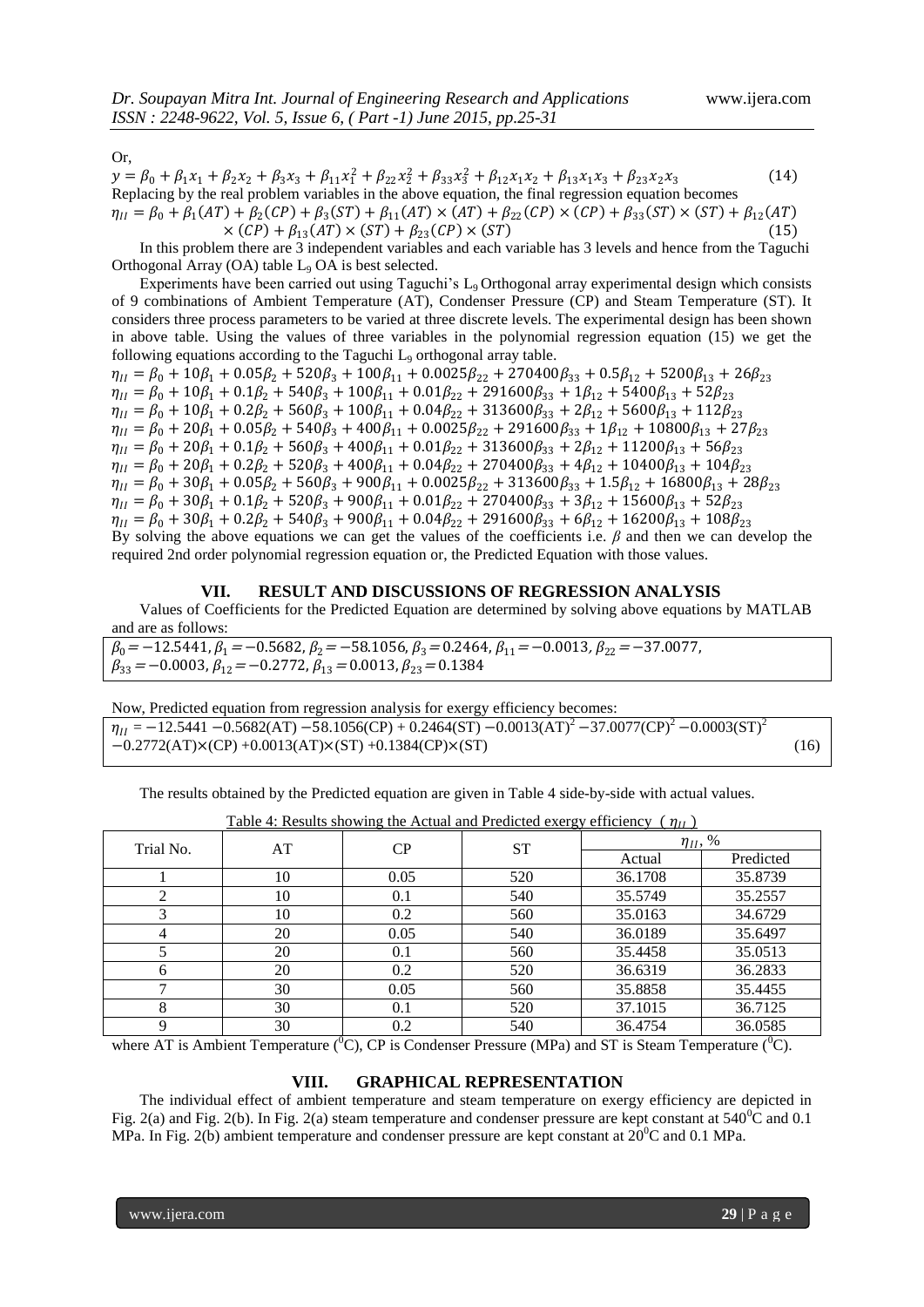

#### **IX. CONFIRMATION TEST**

The actual exergy efficiency values are compared with the predicted values by the regression Eqn. (16) developed in the present study and given in Table 5. The % errors are noted for different conditions and it is observed that the average error is about 1 % only.

| Trial                              | <u>.</u><br>Ambient | Condenser      | <b>Steam Temperature</b> | Actual result | Result as per | Error % |  |
|------------------------------------|---------------------|----------------|--------------------------|---------------|---------------|---------|--|
| No.                                | Temperature $(^0C)$ | Pressure (MPa) | $(^0\mathrm{C})$         |               | developed     |         |  |
|                                    |                     |                |                          |               | model         |         |  |
|                                    | 10                  | 0.05           | 520                      | 36.1708       | 35.8739       | 0.8208  |  |
| $\overline{2}$                     | 10                  | 0.1            | 540                      | 35.5749       | 35.2557       | 0.8973  |  |
| 3                                  | 10                  | 0.2            | 560                      | 35.0163       | 34.6729       | 0.9807  |  |
| 4                                  | 20                  | 0.05           | 540                      | 36.0189       | 35.6497       | 1.0250  |  |
| 5                                  | 20                  | 0.1            | 560                      | 35.4458       | 35.0513       | 1.1129  |  |
| 6                                  | 20                  | 0.2            | 520                      | 36.6319       | 36.2833       | 0.9516  |  |
| 7                                  | 30                  | 0.05           | 560                      | 35.8858       | 35.4455       | 1.2269  |  |
| 8                                  | 30                  | 0.1            | 520                      | 37.1015       | 36.7125       | 1.0485  |  |
| 9                                  | 30                  | 0.2            | 540                      | 36.4754       | 36.0585       | 1.1429  |  |
| 1.0229<br>$\%$<br>Average<br>error |                     |                |                          |               |               |         |  |

Table 5: Operation conditions and comparative results for confirmation test

#### **X. CONCLUSION**

In this present study:

- The effects of some important parameters, viz. ambient temperature, condenser pressure and steam temperature, on exergy efficiency of a thermal power plant are investigated by applying L<sup>9</sup> Orthogonal Array of Taguchi methodology.
- A 2nd order polynomial equation is developed for predicting the exergy efficiency under different operating and this type of equation for prediction of exergy efficiency is really uncommon in the literature.
- The predicted equation is compared with the actual results and found to be quite correct having average error is about 1 % only.

#### **REFERENCES**

- [1] T.J. Kotas: '*The exergy method of thermal plant analysis'*; Krieger Publishing Company, 1995
- [2] A. Bejan, G. Tsatsaronis and M. Moran: '*Thermal design and optimization'*; Wiley, 1996
- [3] D. Mitrovic, D. Zikovic, M.S. Lakovic: '*Energy and exergy analysis of a 348.5 MW steam power plant*', Energy Sources – A, (32A), 2010
- [4] H.H. Erdem, A.V. Akkaya, B. Cetin, A. Dagdas, S.H. Sevilgen, B. Sahin, I. Teke, C. Gungor, S. Atas: '*Comparative energetic and exergetic performance analyses for coal-fired thermal power plants in Turkey'*, Int. J. Therm. Sci., 48, 2009
- [5] M.A. Rosen: '*Energy and exergy-based comparison of coal-fired and nuclear steam power plants*', Int. J. Exergy, 1(3), 2001
- [6] A. Acir, A.K. Bilginsoy and H. Coskun: '*Investigation of varying dead state temperatures on energy and exergy efficiencies in thermal power plant'*, Journal of Energy Institute, 2012

www.ijera.com **30** | P a g e